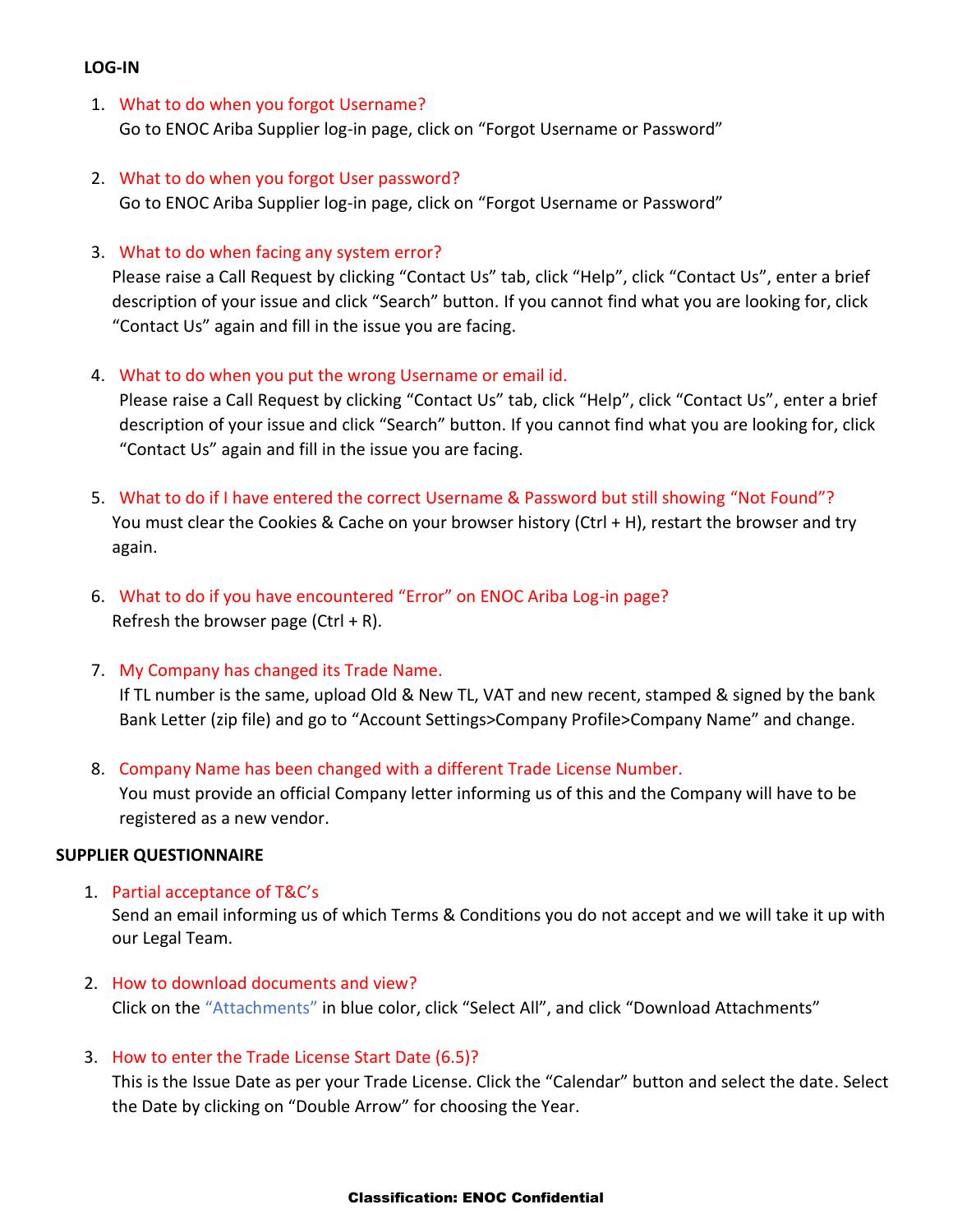# 4. How to choose Vendor Category?

Search manually by scrolling and choosing the "Products or Services" that your Company is providing.

## 5. How to choose Commodity?

Search by typing and searching the "Materials, Products or Services" that your Company is providing.

## 6. You cannot find commodity (General Trading)

Select the main products, materials, or services your Company is supplying.

# 7. You do not have a VAT Certificate.

Please upload an official Company Letter stating the reason for your exemption. (It should be in Company Letterhead, dated, stamped & signed with Name & Designation of person signing).

# 8. How to fill in Bank Account Details?

Click on "Add Bank Details", select "Bank Country", enter Account Number (numbers only), enter IBAN Number (without spaces, no "–" sign & capital letters), enter Beneficiary Name (Company Name as per Bank Letter), select Currency, select the correct Bank Key (Bank Name & Branch), attached Bank Letter and select Bank ID (bank priority).

#### 9. What is Bank ID?

Choosing the account that is the priority one [0001], if you have multiple accounts then choose [0001] – priority; [0002]; [0003] etc. for the remaining accounts.

#### 10. Required Bank Letter

We require a recent colored copy of Bank Letter that is issued by the Bank; dated, stamped & signed by the bank with your full bank details. It is mandatory to provide a stamped & signed by the Bank, Bank Letter.

### **QUALIFICATION**

#### 1. Supplier Segment

Please choose what is relevant as per below: Company – All Suppliers SME – choose this only, if you have an SME Certificate Intercompany – ENOC Group of Companies only

2. Is the Declaration Form signed and stamped? Please choose "YES"

# 3. Declaration Form is mandatory field.

Download, fill, stamp & signed by the Company Authority person.

#### **MODULAR**